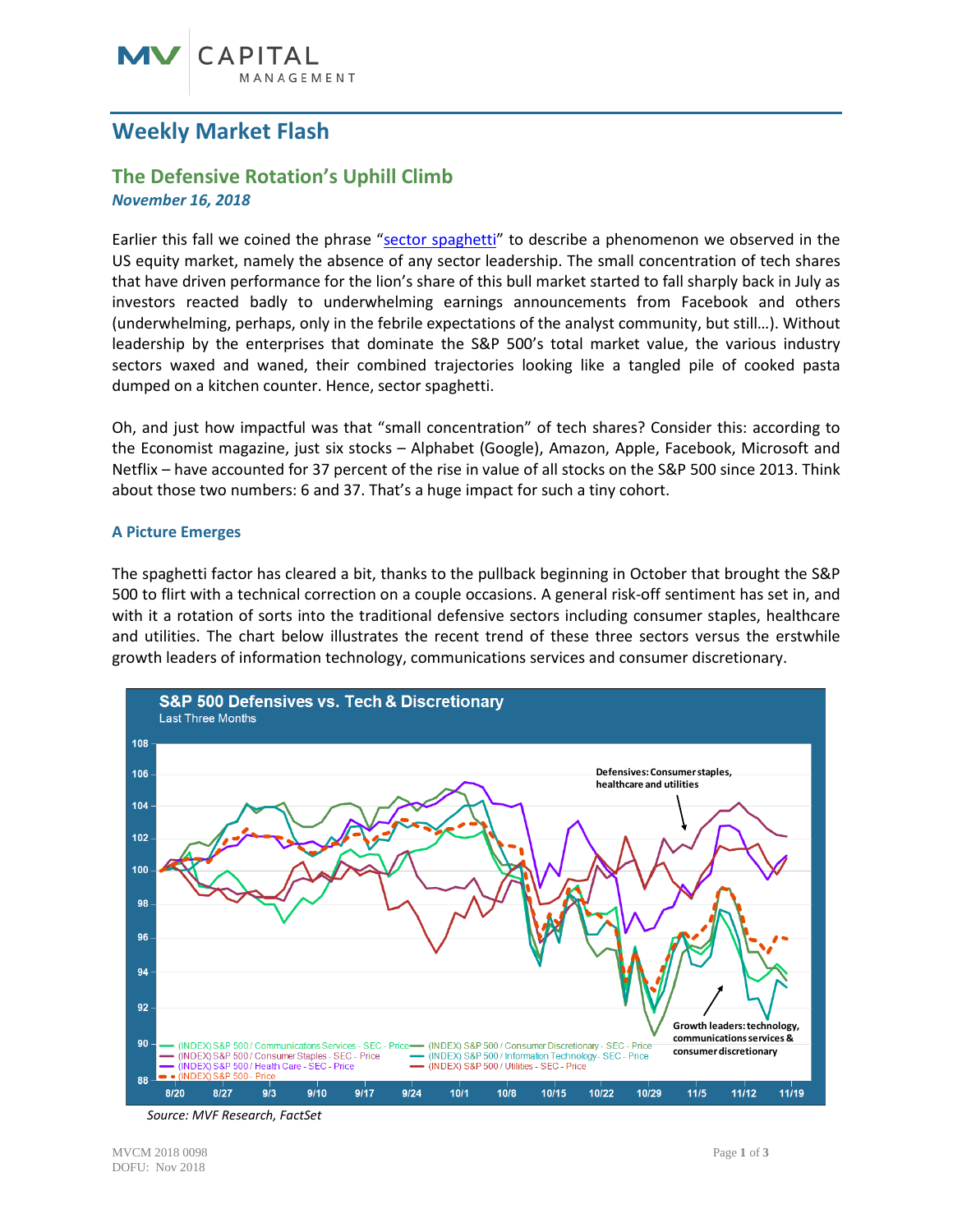

The problem with this defensive rotation becomes clear when you look at the dotted red line in the above chart. That represents the price trend for the index itself. As you can see, it is much closer in proximity to the lagging growth sectors than to the outperforming defensives. The reason for which, of course, is the outsize influence those market cap-heavy sectors exert on the overall market: the three growth leaders account for more than 40 percent of total index market cap, compared to just over 25 percent for the three defensive sectors (energy, financials, industrials, materials and real estate make up the index's remaining balance). A rotation out of tech is a rotation with a steep uphill climb.

#### **What Is Tech, Anyway?**

The "tech sector" is sort of a misnomer, to the point where the index mavens at Standard & Poor's undertook a major restructuring of the S&P indexes earlier this year to better segment the various enterprises whose primary business falls somewhere on the value chain of the production, distribution and/or retailing of technology-related goods and services. The restructuring was helpful, to a point. For example, Apple, Facebook and Microsoft are all constituents of the information technology sector, but Alphabet (Google) and Netflix both fall under the newly-defined communications services sector.

But it is only helpful up to a point. Take the case of Amazon which, despite being a company entirely built on a technology platform without which it would not be a business at all, has always been and remains a member of the consumer discretionary industry sector. In fact Amazon, Microsoft and Alphabet are all industry leaders in the multi-billion dollar business of cloud computing services, yet all three are in different industry sectors.

More broadly, though, it is actually hard to think of any industry sector where "technology" in one form or another is NOT a core component of the industry's competitive structure. Financial services companies compete in the fintech arena, while hundred year-old industrial concerns are in a race to grab leadership in the Internet of Things, whatever that winds up being. Even sleepy utilities, traditionally loved almost solely for their high dividend payouts, are scrambling to convince investors they are on top of the evolution to "smart grids" (another catchy name that mostly has yet to demonstrate an actual present-day revenue model).

The point is that technology is all-pervasive. But actual ownership of much of that technology remains highly concentrated – in the hands of those same companies responsible for a large chunk of this bull market's gains. Any rotation out of those companies into something else is going to need a pretty compelling narrative to deliver commensurate returns. For starters, investors will be hoping next week for a second helping of strong holiday shopping results alongside their turkey and stuffing.

*Masood Vojdani Katrina Lamb, CFA President & CEO Head of Investment Strategy & Research*

Investment Advisory Services offered through MV Capital Management, Inc., a Registered Investment Advisor. MV Financial Group, Inc. and MV Capital Management, Inc. are independently owned and operated.

MVCM 2018 0098 Page **2** of **3** DOFU: Nov 2018 Please remember that past performance may not be indicative of future results. Different types of investments involve varying degrees of risk, and there can be no assurance that the future performance of any specific investment, investment strategy, or product (including the investments and/or investment strategies recommended or undertaken by MV Capital Management, Inc.), or any non-investment related content, made reference to directly or indirectly in this newsletter will be profitable, equal any corresponding indicated historical performance level(s), be suitable for your portfolio or individual situation, or prove successful. Due to various factors, including changing market conditions and/or applicable laws, the content may no longer be reflective of current opinions or positions. Moreover, you should not assume that any discussion or information contained in this newsletter serves as the receipt of, or as a substitute for, personalized investment advice from MV Capital Management,